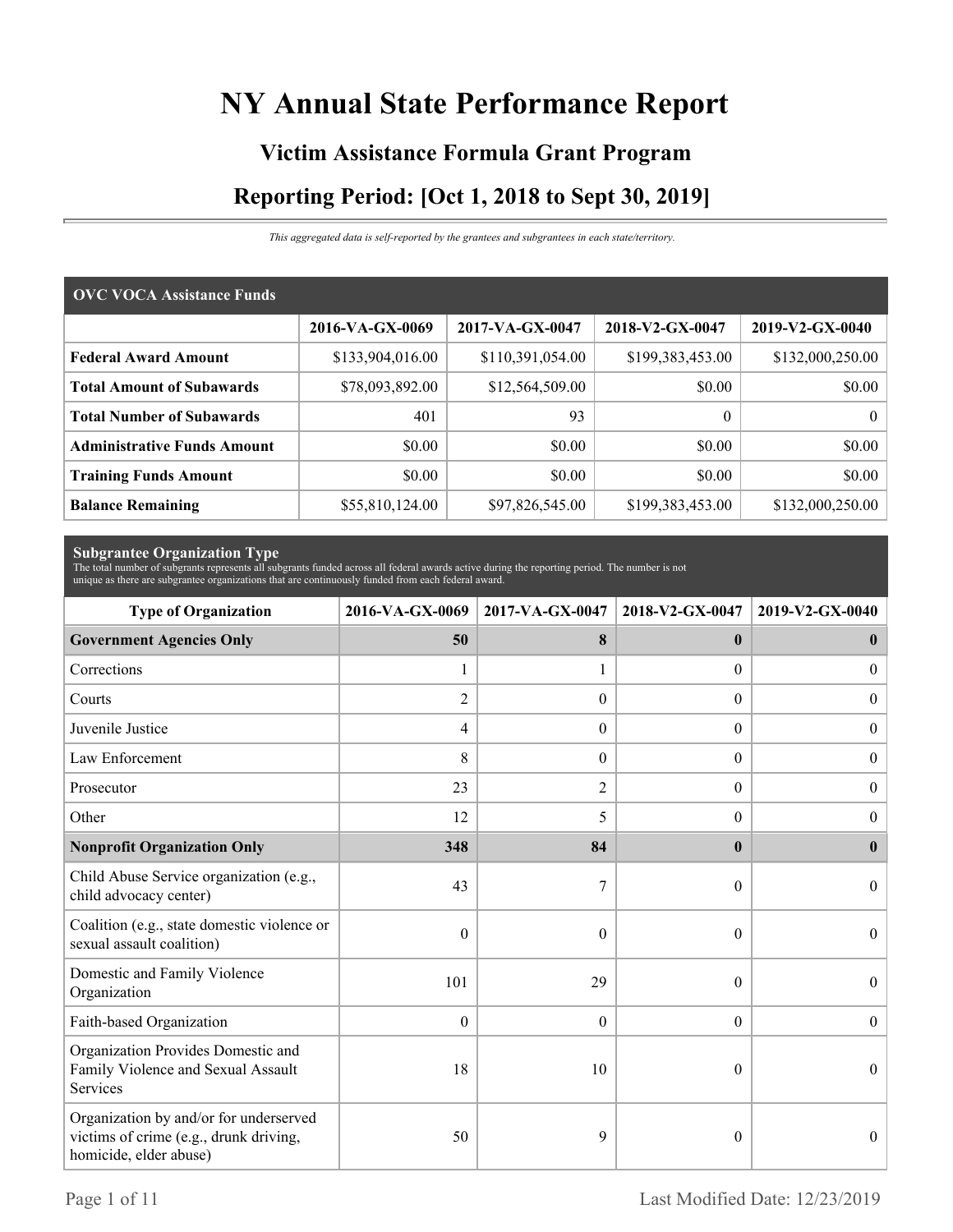|  | Office for Victims of Crime - Performance Measurement Tool (PMT) |  |  |  |  |
|--|------------------------------------------------------------------|--|--|--|--|
|--|------------------------------------------------------------------|--|--|--|--|

| Sexual Assault Services organization<br>(e.g., rape crisis center)                                         | 28               | 10               | $\theta$         | $\boldsymbol{0}$ |
|------------------------------------------------------------------------------------------------------------|------------------|------------------|------------------|------------------|
| Multiservice agency                                                                                        | 102              | 18               | $\overline{0}$   | $\boldsymbol{0}$ |
| Other                                                                                                      | 6                | 1                | $\theta$         | $\boldsymbol{0}$ |
| <b>Federally Recognized Tribal</b><br>Governments, Agencies, and<br><b>Organizations Only</b>              | $\mathbf{1}$     | $\boldsymbol{0}$ | $\bf{0}$         | $\bf{0}$         |
| Child Abuse Service organization (e.g.,<br>child advocacy center)                                          | $\boldsymbol{0}$ | $\theta$         | $\theta$         | $\overline{0}$   |
| Court                                                                                                      | $\boldsymbol{0}$ | $\theta$         | $\boldsymbol{0}$ | $\boldsymbol{0}$ |
| Domestic and Family Violence<br>organization                                                               | 1                | $\theta$         | $\boldsymbol{0}$ | $\boldsymbol{0}$ |
| Faith-based organization                                                                                   | $\boldsymbol{0}$ | $\boldsymbol{0}$ | $\boldsymbol{0}$ | $\boldsymbol{0}$ |
| Juvenile justice                                                                                           | $\boldsymbol{0}$ | $\theta$         | $\overline{0}$   | $\overline{0}$   |
| Law Enforcement                                                                                            | $\boldsymbol{0}$ | $\boldsymbol{0}$ | $\theta$         | $\boldsymbol{0}$ |
| Organization provides domestic and<br>family violence and sexual assault<br>services                       | $\boldsymbol{0}$ | $\mathbf{0}$     | $\theta$         | $\overline{0}$   |
| Prosecutor                                                                                                 | $\boldsymbol{0}$ | $\theta$         | $\boldsymbol{0}$ | $\boldsymbol{0}$ |
| Sexual Assault Services organization<br>(e.g., rape crisis center)                                         | $\boldsymbol{0}$ | $\theta$         | $\theta$         | $\boldsymbol{0}$ |
| Other justice-based agency                                                                                 | $\boldsymbol{0}$ | $\boldsymbol{0}$ | $\boldsymbol{0}$ | $\boldsymbol{0}$ |
| Other agency that is NOT justice-based<br>(e.g., human services, health, education)                        | $\boldsymbol{0}$ | $\theta$         | $\theta$         | $\overline{0}$   |
| Organization by and/or for a specific<br>traditionally underserved community                               | $\boldsymbol{0}$ | $\theta$         | $\theta$         | $\overline{0}$   |
| Organization by and/or for underserved<br>victims of crime (e.g., drunk driving,<br>homicide, elder abuse) | $\boldsymbol{0}$ | $\boldsymbol{0}$ | $\boldsymbol{0}$ | 0                |
| Other                                                                                                      | $\boldsymbol{0}$ | $\boldsymbol{0}$ | $\overline{0}$   | $\overline{0}$   |
| <b>Campus Organizations Only</b>                                                                           | $\overline{2}$   | 1                | $\bf{0}$         | $\bf{0}$         |
| Campus-based victims services                                                                              | $\mathbf{1}$     | $\overline{0}$   | $\overline{0}$   | $\mathbf{0}$     |
| Law enforcement                                                                                            | $\boldsymbol{0}$ | $\overline{0}$   | $\overline{0}$   | $\mathbf{0}$     |
| Physical or mental health service<br>program                                                               | $\boldsymbol{0}$ | $\mathbf{0}$     | $\overline{0}$   | $\boldsymbol{0}$ |
| Other                                                                                                      | 1                | 1                | $\boldsymbol{0}$ | $\boldsymbol{0}$ |
| <b>Total Number of Subawards</b>                                                                           | 401              | 93               | $\boldsymbol{0}$ | $\boldsymbol{0}$ |

\*This number is not unique across fiscal years as there are subgrantee organizations that are funded from multiple federal awards.

| <b>Subaward Purpose</b><br>A single SAR can select multiple purposes. Numbers are not unique |                                                                 |  |
|----------------------------------------------------------------------------------------------|-----------------------------------------------------------------|--|
|                                                                                              | 2016-VA-GX-0069 2017-VA-GX-0047 2018-V2-GX-0047 2019-V2-GX-0040 |  |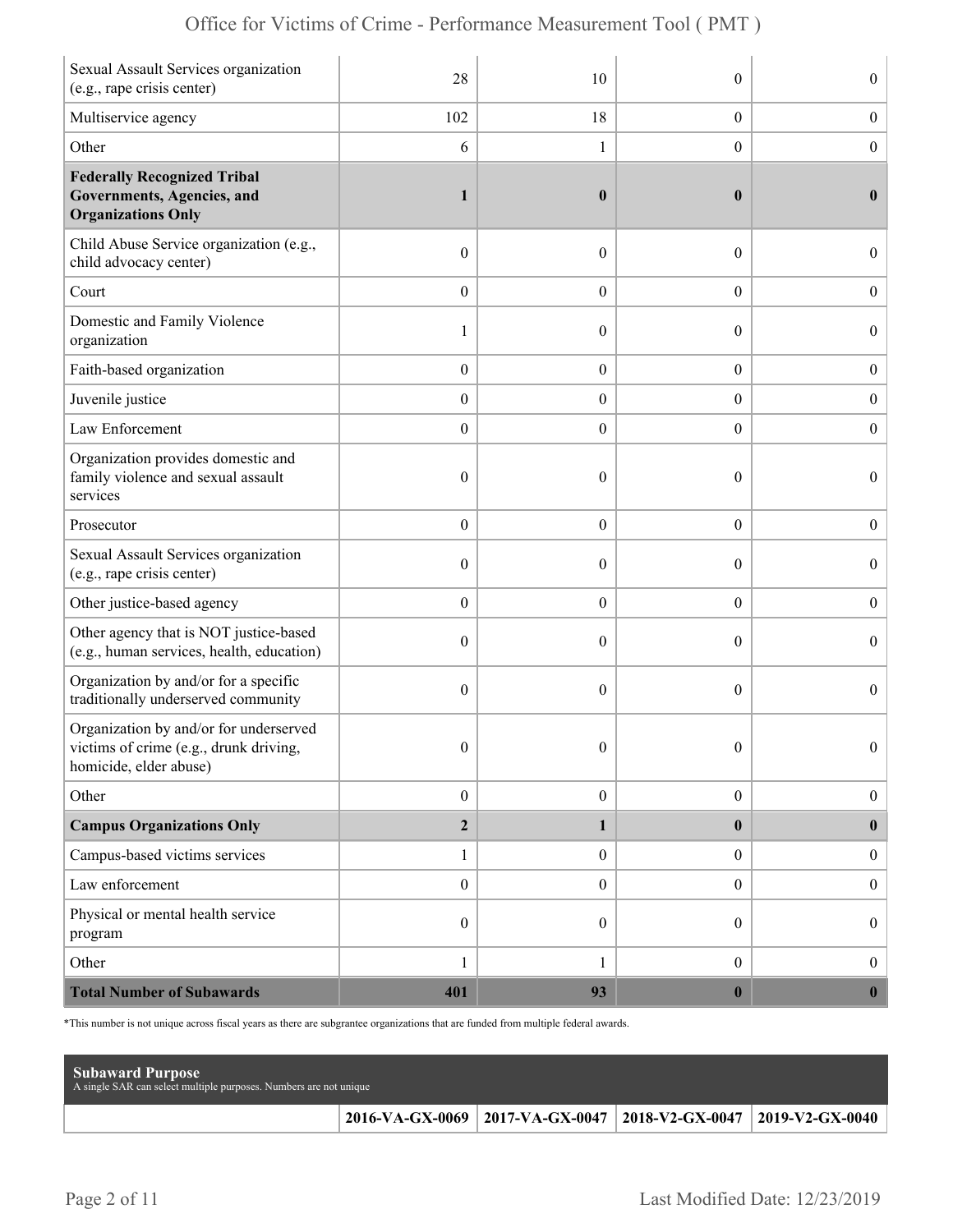| A. Continue a VOCA-funded victim<br>project funded in a previous year                  | 246 | 90 | 0          |
|----------------------------------------------------------------------------------------|-----|----|------------|
| B. Expand or enhance an existing project<br>not funded by VOCA in the previous<br>year |     |    | $\Omega$   |
| C. Start up a new victim services project                                              | 154 |    | 0          |
| D. Start up a new Native American<br>victim services project                           | 0   |    | $^{\circ}$ |
| E. Expand or enhance an existing <b>Native</b><br><b>American</b> project              | 0   |    | 0          |

**VOCA and Match Funds** A single SAR can select multiple service types. Numbers are not unique

|                                                              | 2016-VA-GX-0069 | $2017-VA-GX-0047$ | 2018-V2-GX-0047 | 2019-V2-GX-0040 |
|--------------------------------------------------------------|-----------------|-------------------|-----------------|-----------------|
| A.INFORMATION & REFERRAL                                     | 401             | 92                | 0               |                 |
| <b>B.PERSONAL</b><br>ADVOCACY/ACCOMPANIMENT                  | 401             | 92                | 0               |                 |
| <b>C.EMOTIONAL SUPPORT OR</b><br><b>SAFETY SERVICES</b>      | 401             | 92                | 0               |                 |
| <b>D.SHELTER/HOUSING SERVICES</b>                            | 400             | 90                | $\Omega$        | $\Omega$        |
| E.CRIMINAL/CIVIL JUSTICE<br><b>SYSTEM ASSISTANCE</b>         | 401             | 92                | 0               |                 |
| <b>F. ASSISTANCE IN FILING</b><br><b>COMPENSATION CLAIMS</b> | 401             | 92                | 0               |                 |

| <b>Priority and Underserved Requirements</b> |                 |                 |                 |                 |  |  |  |
|----------------------------------------------|-----------------|-----------------|-----------------|-----------------|--|--|--|
| <b>Priority Area</b>                         | 2016-VA-GX-0069 | 2017-VA-GX-0047 | 2018-V2-GX-0047 | 2019-V2-GX-0040 |  |  |  |
| <b>Child Abuse</b>                           |                 |                 |                 |                 |  |  |  |
| <b>Total Amount</b>                          | \$9,780,173.00  | \$1,342,207.00  | \$0.00          | \$0.00          |  |  |  |
| % of Total Federal Award                     | $7.00\%$        | $1.00\%$        |                 |                 |  |  |  |
| <b>Domestic and Family Violence</b>          |                 |                 |                 |                 |  |  |  |
| <b>Total Amount</b>                          | \$28,123,273.00 | \$2,405,176.00  | \$0.00          | \$0.00          |  |  |  |
| % of Total Federal Award                     | 21.00 %         | $2.00\%$        |                 |                 |  |  |  |
| <b>Sexual Assault</b>                        |                 |                 |                 |                 |  |  |  |
| <b>Total Amount</b>                          | \$10,354,565.00 | \$2,705,085.00  | \$0.00          | \$0.00          |  |  |  |
| % of Total Federal Award                     | 8.00 %          | 2.00 %          |                 |                 |  |  |  |
| <b>Underserved</b>                           |                 |                 |                 |                 |  |  |  |
| <b>Total Amount</b>                          | \$29,488,801.00 | \$5,977,000.00  | \$0.00          | \$0.00          |  |  |  |
| % of Total Federal Award                     | 22.00 %         | $5.00\%$        |                 |                 |  |  |  |

| <b>Budget and Staffing</b>  |                                                                 |  |
|-----------------------------|-----------------------------------------------------------------|--|
| <b>Staffing Information</b> | 2016-VA-GX-0069 2017-VA-GX-0047 2018-V2-GX-0047 2019-V2-GX-0040 |  |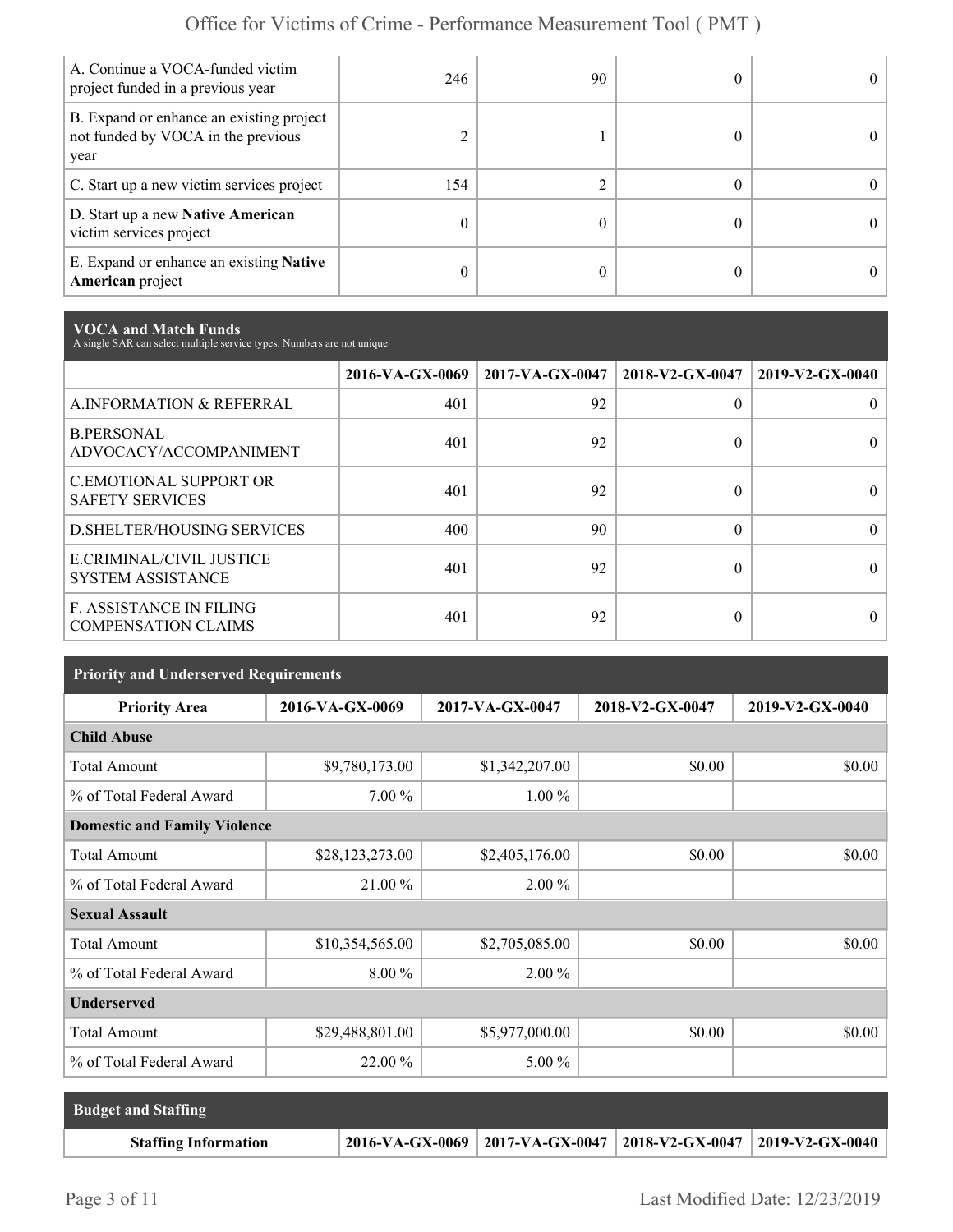| Total number of paid staff for all<br>subgrantee victimization program and/or<br>services                                                            | 2596    | 168    |  |
|------------------------------------------------------------------------------------------------------------------------------------------------------|---------|--------|--|
| Number of staff hours funded through<br>this VOCA award (plus match) for<br>subgrantee's victimization programs<br>and/or services                   | 3972652 | 295046 |  |
| Total number of volunteer staff<br>supporting the work of this VOCA award<br>(plus match) for subgrantee's<br>victimization programs and/or services | 6667    | 3376   |  |
| Number of volunteer hours supporting<br>the work of this VOCA award (plus<br>match) for subgrantee's victimization<br>programs and/or services       | 520172  | 26342  |  |

### **AGGREGATED SUBGRANTEE PERFORMANCE MEASURE DATA**

**Victimization Type**

|                                                                                               | Number of                                                                          | <b>Number of Individuals Who Actually Received Services</b><br><b>Based on a Presenting Victimization</b> |                    |                    |                           |                           |
|-----------------------------------------------------------------------------------------------|------------------------------------------------------------------------------------|-----------------------------------------------------------------------------------------------------------|--------------------|--------------------|---------------------------|---------------------------|
| <b>Victimization Type</b>                                                                     | <b>Subgrantees Indicating</b><br><b>Intent to Serve This</b><br><b>Victim Type</b> | Quarter<br>1 Total                                                                                        | Quarter<br>2 Total | Quarter<br>3 Total | <b>Quarter</b><br>4 Total | Per<br>Quarter<br>Average |
| <b>Adult Physical Assault (includes</b><br>Aggravated and Simple Assault)                     | 491                                                                                | 17826                                                                                                     | 18881              | 17109              | 17801                     | 17904                     |
| <b>Adult Sexual Assault</b>                                                                   | 491                                                                                | 7500                                                                                                      | 8544               | 8161               | 8711                      | 8229                      |
| Adults Sexually Abused/Assaulted as<br>Children                                               | 491                                                                                | 2119                                                                                                      | 2263               | 2186               | 2007                      | 2143                      |
| Arson                                                                                         | 491                                                                                | 163                                                                                                       | 174                | 143                | 133                       | 153                       |
| Bullying (Verbal, Cyber or Physical)                                                          | 490                                                                                | 1268                                                                                                      | 1776               | 1922               | 1540                      | 1626                      |
| <b>Burglary</b>                                                                               | 491                                                                                | 5686                                                                                                      | 5949               | 4722               | 4737                      | 5273                      |
| Child Physical Abuse or Neglect                                                               | 491                                                                                | 9210                                                                                                      | 9989               | 9616               | 10495                     | 9827                      |
| Child Pornography                                                                             | 491                                                                                | 327                                                                                                       | 337                | 266                | 260                       | 297                       |
| Child Sexual Abuse/Assault                                                                    | 491                                                                                | 15653                                                                                                     | 17460              | 17984              | 16979                     | 17019                     |
| Domestic and/or Family Violence                                                               | 491                                                                                | 43737                                                                                                     | 49103              | 56399              | 56052                     | 51322                     |
| <b>DUI/DWI</b> Incidents                                                                      | 491                                                                                | 6336                                                                                                      | 6618               | 4964               | 5226                      | 5786                      |
| Elder Abuse or Neglect                                                                        | 491                                                                                | 1370                                                                                                      | 1220               | 1317               | 1275                      | 1295                      |
| Hate Crime:<br>Racial/Religious/Gender/ Sexual<br>Orientation/Other (Explanation<br>Required) | 491                                                                                | 128                                                                                                       | 125                | 114                | 108                       | 118                       |
| Human Trafficking: Labor                                                                      | 491                                                                                | 119                                                                                                       | 126                | 175                | 148                       | 142                       |
| Human Trafficking: Sex                                                                        | 491                                                                                | 506                                                                                                       | 563                | 619                | 628                       | 579                       |
| Identity Theft/Fraud/Financial Crime                                                          | 491                                                                                | 1817                                                                                                      | 2035               | 2250               | 2338                      | 2110                      |

Page 4 of 11 Last Modified Date:  $12/23/2019$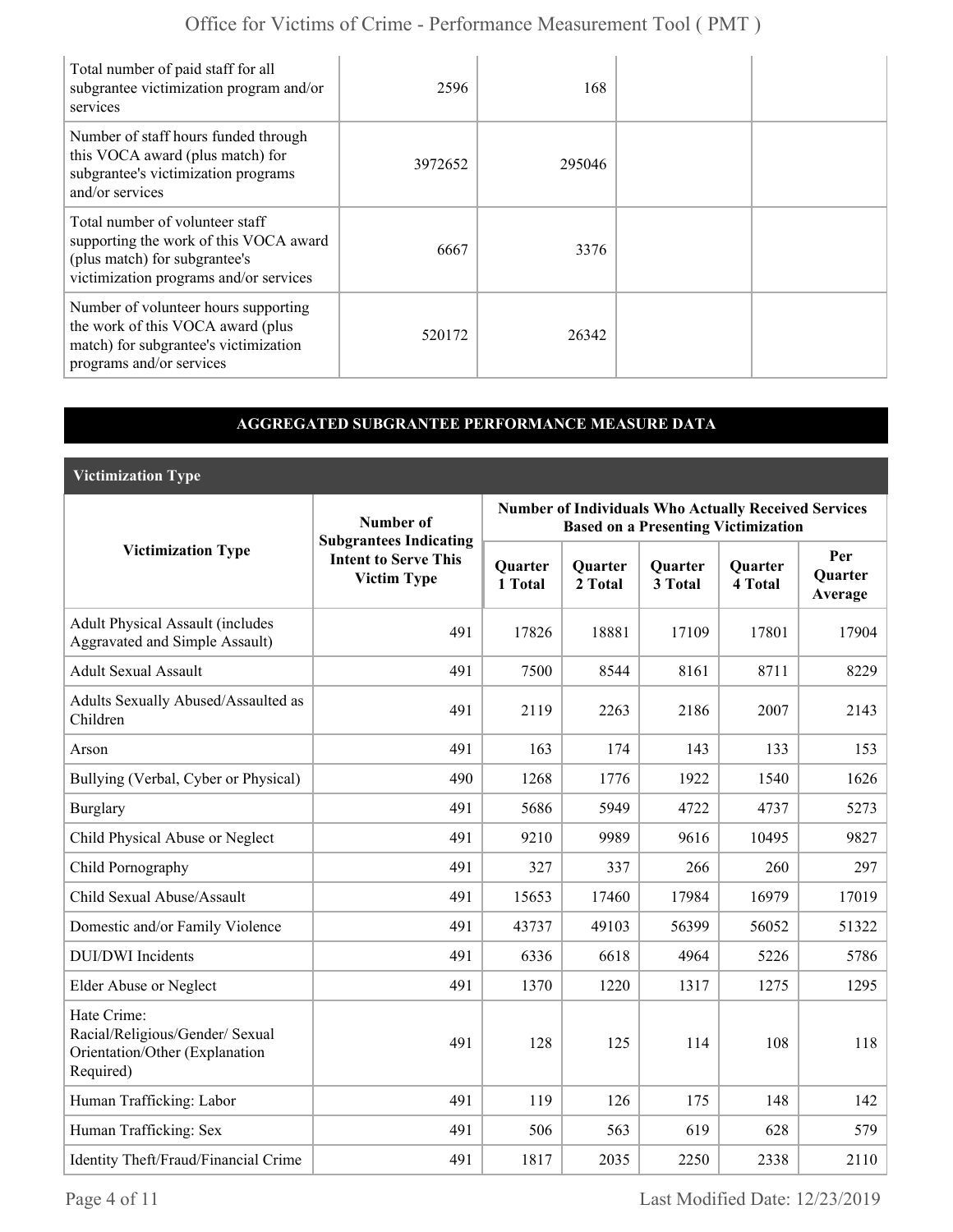| Kidnapping (non-custodial)                           | 491 | 101   | 102   | 79    | 113   | 98    |
|------------------------------------------------------|-----|-------|-------|-------|-------|-------|
| Kidnapping (custodial)                               | 491 | 166   | 138   | 122   | 128   | 138   |
| Mass Violence<br>(Domestic/International)            | 491 | 31    | 22    | 35    | 22    | 27    |
| Other Vehicular Victimization (e.g.,<br>Hit and Run) | 491 | 1256  | 1162  | 1104  | 1083  | 1151  |
| Robbery                                              | 491 | 3761  | 3744  | 3076  | 3172  | 3438  |
| Stalking/Harassment                                  | 491 | 7168  | 7775  | 8231  | 8268  | 7860  |
| <b>Survivors of Homicide Victims</b>                 | 490 | 2075  | 2174  | 1816  | 1890  | 1988  |
| Teen Dating Victimization                            | 490 | 258   | 298   | 322   | 365   | 310   |
| Terrorism (Domestic/International)                   | 490 | 188   | 165   | 127   | 134   | 153   |
| Other                                                | 480 | 19922 | 22300 | 19725 | 20329 | 20569 |

## **Special Classifications of Individuals**

|                                                           | <b>Number of Individuals Self Reporting a Special Classification</b> |                                  |                    |                           |                        |
|-----------------------------------------------------------|----------------------------------------------------------------------|----------------------------------|--------------------|---------------------------|------------------------|
| <b>Special Classifications of Individuals</b>             | <b>Quarter 1</b><br><b>Total</b>                                     | <b>Quarter 2</b><br><b>Total</b> | Quarter 3<br>Total | <b>Ouarter 4</b><br>Total | Per Quarter<br>Average |
| Deaf/Hard of Hearing                                      | 337                                                                  | 250                              | 291                | 339                       | 1228                   |
| Homeless                                                  | 2054                                                                 | 2290                             | 2502               | 4119                      | 8007                   |
| Immigrants/Refugees/Asylum Seekers                        | 3841                                                                 | 4493                             | 4887               | 4575                      | 16120                  |
| <b>LGBTQ</b>                                              | 1600                                                                 | 1891                             | 2078               | 2322                      | 6250                   |
| Veterans                                                  | 222                                                                  | 244                              | 356                | 364                       | 792                    |
| Victims with Disabilities: Cognitive/<br>Physical /Mental | 5692                                                                 | 5966                             | 6426               | 6287                      | 22996                  |
| Victims with Limited English Proficiency                  | 6288                                                                 | 6530                             | 6856               | 6814                      | 24414                  |
| Other                                                     | 2183                                                                 | 914                              | 1376               | 1340                      | 4833                   |

| <b>General Award Information</b>                                                                                             |               |           |
|------------------------------------------------------------------------------------------------------------------------------|---------------|-----------|
| <b>Activities Conducted at the Subgrantee Level</b>                                                                          | <b>Number</b> | Percent   |
| Total number of individuals who received services during the Fiscal Year.                                                    | 535443        |           |
| Total number of anonymous contacts who received services during the Fiscal Year                                              | 23560         |           |
| Number of new individuals who received services from your state for the first time during the Fiscal Year.                   | 423538        | 79.10 %   |
| Of the clients who received services, how many presented with more than one type of victimization during<br>the Fiscal Year? | 66580         | $12.43\%$ |
| Number of individuals assisted with a victim compensation application during the Fiscal Year.                                | 82384         |           |

| <b>Demographics</b>                                  |               |           |
|------------------------------------------------------|---------------|-----------|
| Demographic Characteristic of New Individuals Served | <b>Number</b> | Percent   |
| Race/Ethinicity                                      |               |           |
| American Indian or Alaska Native                     | 1030          | $0.24 \%$ |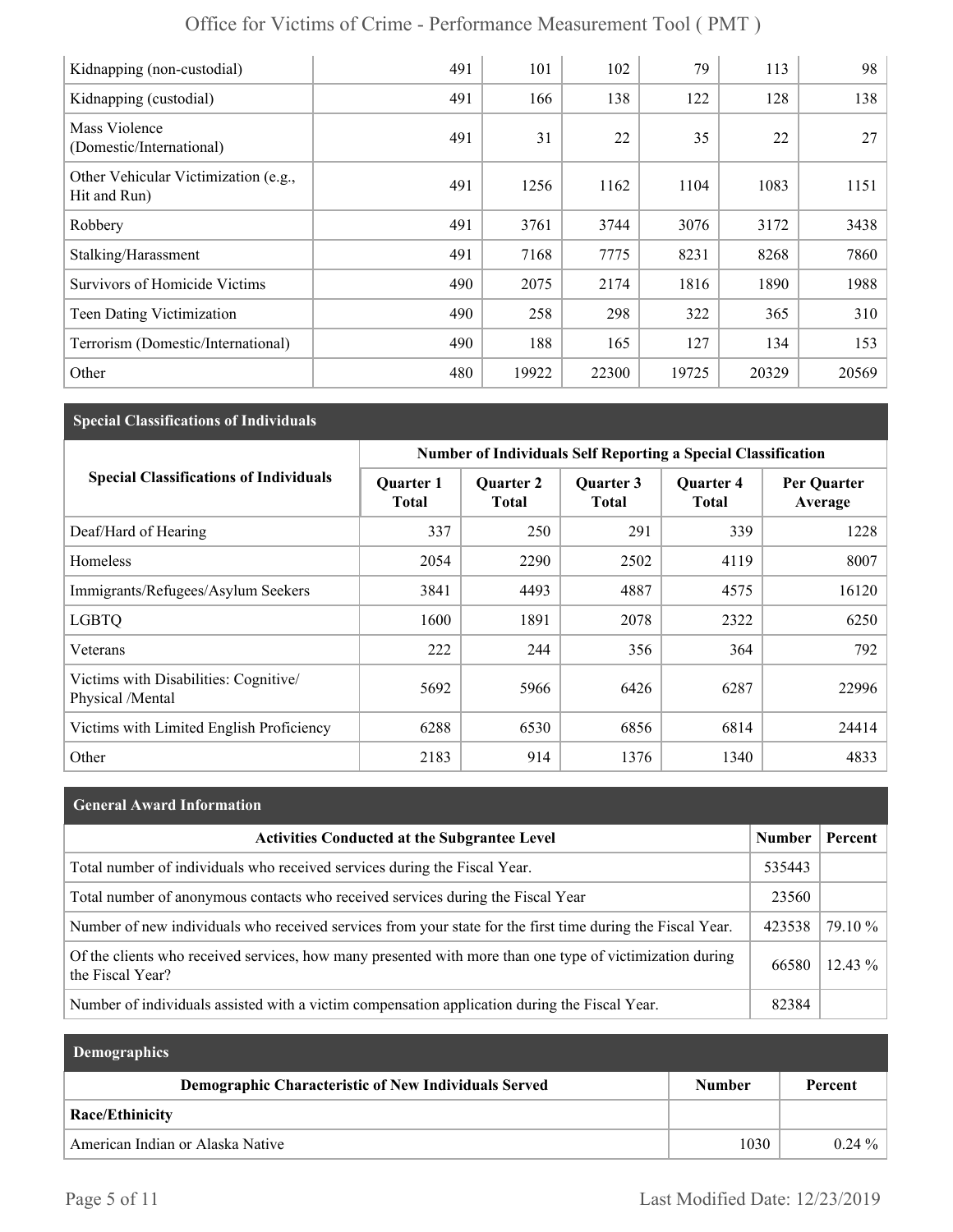| Asian                                     | 7403   | 1.75%     |
|-------------------------------------------|--------|-----------|
| <b>Black or African American</b>          | 48860  | 11.54 %   |
| Hispanic or Latino                        | 41369  | 9.77%     |
| Native Hawaiian or Other Pacific Islander | 473    | $0.11\%$  |
| White Non-Latino or Caucasian             | 80005  | 18.89%    |
| Some Other Race                           | 5076   | $1.20 \%$ |
| <b>Multiple Races</b>                     | 7024   | $1.66\%$  |
| Not Reported                              | 30400  | $7.18 \%$ |
| Not Tracked                               | 201898 | 47.67%    |
| <b>Race/Ethnicity Total</b>               | 423538 |           |
| <b>Gender Identity</b>                    |        |           |
| Male                                      | 54795  | 12.94 %   |
| Female                                    | 160336 | 37.86%    |
| Other                                     | 1018   | $0.24\%$  |
| Not Reported                              | 10808  | 2.55 %    |
| Not Tracked                               | 196581 | 46.41 %   |
| <b>Gender Total</b>                       | 423538 |           |
| Age                                       |        |           |
| Age 0-12                                  | 35621  | 8.41 %    |
| Age 13-17                                 | 15890  | 3.75 %    |
| Age 18-24                                 | 23810  | 5.62 %    |
| Age 25-59                                 | 107418 | 25.36 %   |
| Age 60 and Older                          | 15078  | 3.56 %    |
| Not Reported                              | 26522  | $6.26\%$  |
| Not Tracked                               | 199199 | 47.03 %   |
| <b>Age Total</b>                          | 423538 |           |

| <b>Direct Services</b> |                                                                                 |                                                                  |                                                                           |                         |
|------------------------|---------------------------------------------------------------------------------|------------------------------------------------------------------|---------------------------------------------------------------------------|-------------------------|
| <b>Service Area</b>    | # of Subgrantees<br><b>That Provided</b><br><b>Services in This</b><br>Category | # of<br><b>Individuals/Contacts</b><br><b>Receiving Services</b> | <b>Specific Service</b>                                                   | Frequency<br>of Service |
|                        |                                                                                 |                                                                  | Enter the number of times services were<br>provided in each subcategory.  | $\theta$                |
|                        |                                                                                 |                                                                  | A1. Information about the criminal<br>justice process                     | 357528                  |
| A. Information $\&$    | 389                                                                             | 425481                                                           | A2. Information about victim rights, how<br>to obtain notifications, etc. | 1081994                 |
| Referral               |                                                                                 |                                                                  | A3. Referral to other victim service<br>programs                          | 96123                   |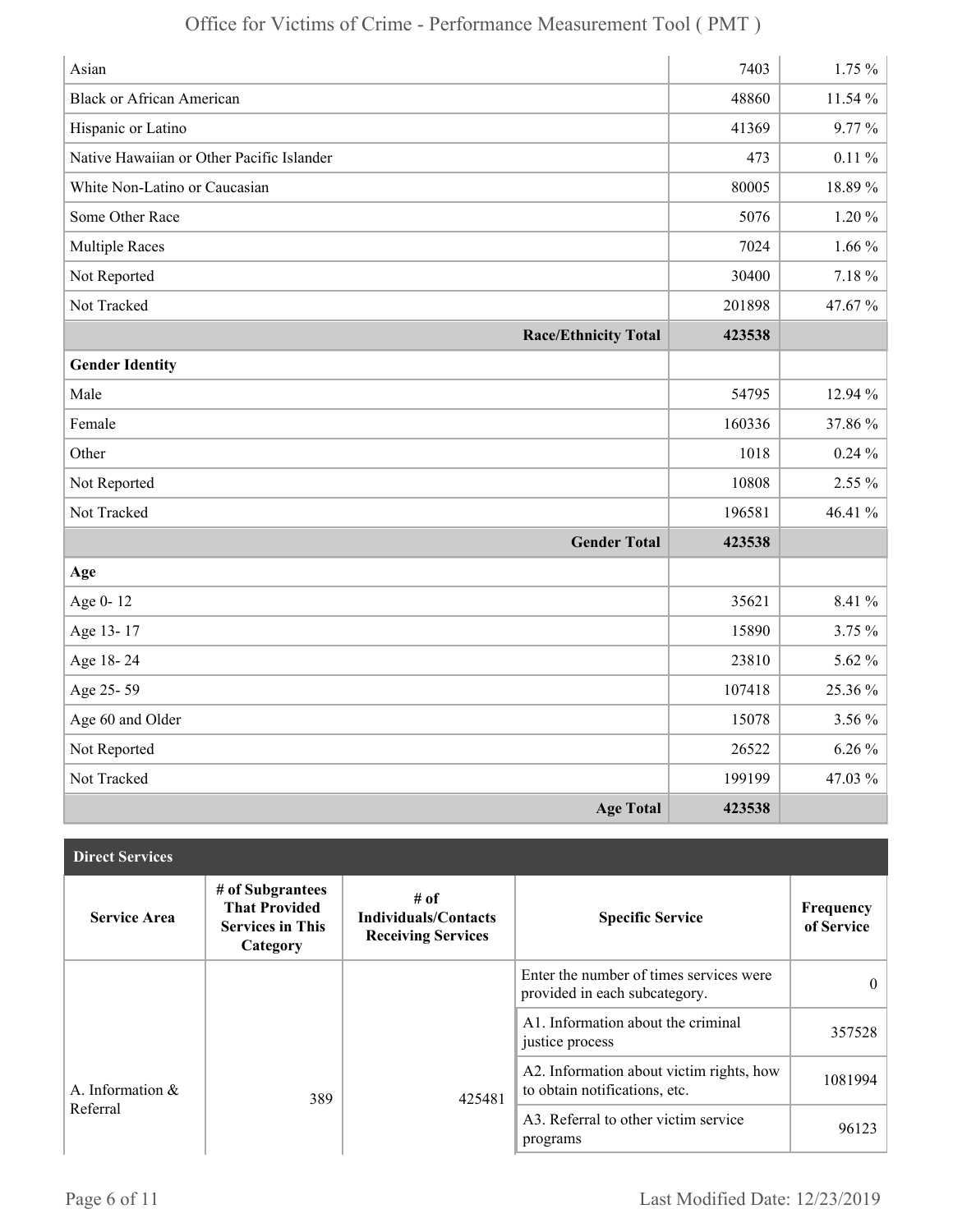|                                                  |     |        | A4. Referral to other services, supports,<br>and resources (includes legal, medical,<br>faith-based organizations, address<br>confidentiality programs, etc.) | 135263           |
|--------------------------------------------------|-----|--------|---------------------------------------------------------------------------------------------------------------------------------------------------------------|------------------|
|                                                  |     | 111798 | Enter the number of times services were<br>provided in each subcategory.                                                                                      | $\overline{0}$   |
|                                                  |     |        | B1. Victim advocacy/accompaniment to<br>emergency medical care                                                                                                | 7307             |
|                                                  |     |        | B2. Victim advocacy/accompaniment to<br>medical forensic exam                                                                                                 | 6421             |
|                                                  |     |        | B3. Law enforcement interview<br>advocacy/accompaniment                                                                                                       | 16502            |
| <b>B.</b> Personal<br>Advocacy/<br>Accompaniment |     |        | B4. Individual advocacy (e.g., assistance<br>in applying for public benefits, return of<br>personal property or effects)                                      | 218032           |
|                                                  | 376 |        | B5. Performance of medical or<br>nonmedical forensic exam or interview<br>or medical evidence collection                                                      | 3547             |
|                                                  |     |        | B6. Immigration assistance (e.g., special<br>visas, continued presence application,<br>and other immigration relief)                                          | 3611             |
|                                                  |     |        | B7. Intervention with employer, creditor,<br>landlord, or academic institution                                                                                | 14083            |
|                                                  |     |        | B8. Child or dependent care assistance<br>(includes coordination of services)                                                                                 | 10963            |
|                                                  |     |        | B9. Transportation assistance (includes<br>coordination of services)                                                                                          | 71262            |
|                                                  |     |        | B10. Interpreter services                                                                                                                                     | 14857            |
|                                                  |     | 202747 | Enter the number of times services were<br>provided in each subcategory.                                                                                      | $\boldsymbol{0}$ |
|                                                  |     |        | C1. Crisis intervention (in-person,<br>includes safety planning, etc.)                                                                                        | 123878           |
|                                                  |     |        | C2. Hotline/crisis line counseling                                                                                                                            | 309578           |
| C. Emotional<br><b>Support or Safety</b>         | 346 |        | C3. On-scene crisis response (e.g.,<br>community crisis response)                                                                                             | 2880             |
| Services                                         |     |        | C4. Individual counseling                                                                                                                                     | 259625           |
|                                                  |     |        | C5. Support groups (facilitated or peer)                                                                                                                      | 23249            |
|                                                  |     |        | C6. Other Therapy (traditional, cultural,<br>or alternative healing; art, writing, or<br>play therapy, etc.)                                                  | 61846            |
|                                                  |     |        | C7. Emergency financial assistance                                                                                                                            | 47945            |
|                                                  | 113 | 8520   | Enter the number of times services were<br>provided in each subcategory.                                                                                      | $\mathbf{0}$     |
| D. Shelter/Housing                               |     |        | D1. Emergency shelter or safe house                                                                                                                           | 173488           |
| Services                                         |     |        | D2. Transitional housing                                                                                                                                      | 31636            |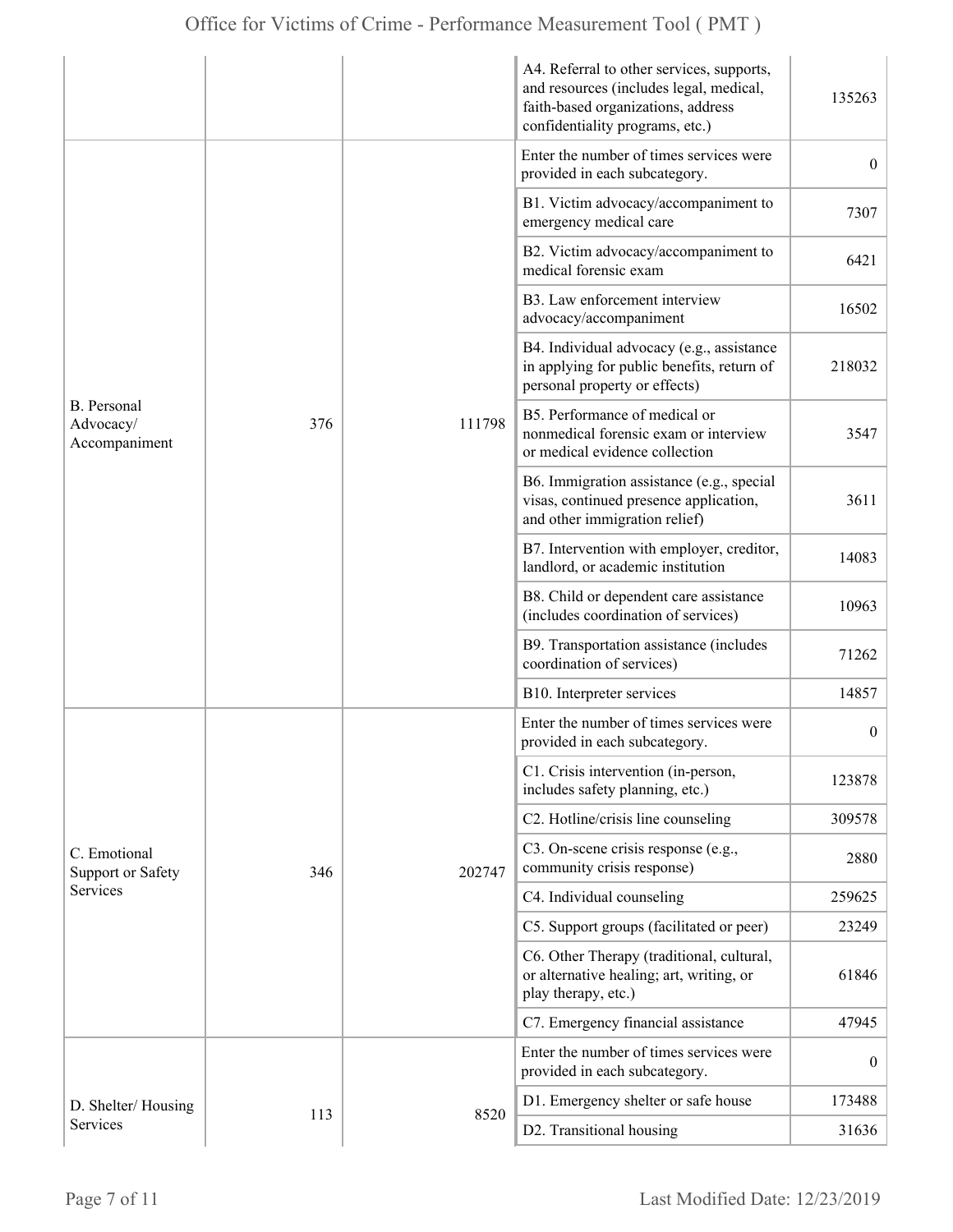|                                                    |     |                                                     | D3. Relocation assistance (includes<br>assistance with obtaining housing)  | 6029     |
|----------------------------------------------------|-----|-----------------------------------------------------|----------------------------------------------------------------------------|----------|
| E. Criminal/ Civil<br>Justice System<br>Assistance |     |                                                     | Enter the number of times services were<br>provided in each subcategory.   | $\theta$ |
|                                                    |     |                                                     | E1. Notification of criminal justice<br>events                             | 46505978 |
|                                                    |     | 305004                                              | E2. Victim impact statement assistance                                     | 5177     |
|                                                    |     |                                                     | E3. Assistance with restitution                                            | 7341     |
|                                                    |     |                                                     | E4. Civil legal assistance in obtaining<br>protection or restraining order | 17105    |
|                                                    | 336 |                                                     | E5. Civil legal assistance with family law<br>issues                       | 39500    |
|                                                    |     |                                                     | E6. Other emergency justice-related<br>assistance                          | 7025     |
|                                                    |     |                                                     | E7. Immigration assistance                                                 | 12081    |
|                                                    |     | E8. Prosecution interview<br>advocacy/accompaniment | 27145                                                                      |          |
|                                                    |     |                                                     | E9. Law enforcement interview<br>advocacy/accompaniment                    | 20176    |
|                                                    |     |                                                     | E10. Criminal advocacy/accompaniment                                       | 171938   |
|                                                    |     |                                                     | E11. Other legal advice and/or counsel                                     | 19679    |

## **ANNUAL QUESTIONS**

| <b>Grantee Annually Reported Questions</b>                                                                                                       |                  |  |  |
|--------------------------------------------------------------------------------------------------------------------------------------------------|------------------|--|--|
| <b>Question/Option</b>                                                                                                                           | Count            |  |  |
| Were any administrative and training funds used during the reporting period?                                                                     |                  |  |  |
| Yes                                                                                                                                              |                  |  |  |
| N <sub>0</sub>                                                                                                                                   | $\overline{0}$   |  |  |
| Did the administrative funds support any education activities during the reporting period?                                                       |                  |  |  |
| Yes                                                                                                                                              | $\overline{0}$   |  |  |
| N <sub>0</sub>                                                                                                                                   |                  |  |  |
| Number of requests received for education activities during the reporting period.                                                                | $\mathbf{0}$     |  |  |
| Number of people trained or attending education events during the reporting period.                                                              | $\boldsymbol{0}$ |  |  |
| Number of events conducted during the reporting period.                                                                                          |                  |  |  |
| Did the grant support any coordination activities (e.g., with other service providers, law enforcement agencies) during the<br>reporting period? |                  |  |  |
| Yes                                                                                                                                              |                  |  |  |
| N <sub>0</sub>                                                                                                                                   | $\theta$         |  |  |
| Describe any program or educational materials developed during the reporting period.                                                             |                  |  |  |
| N/A                                                                                                                                              |                  |  |  |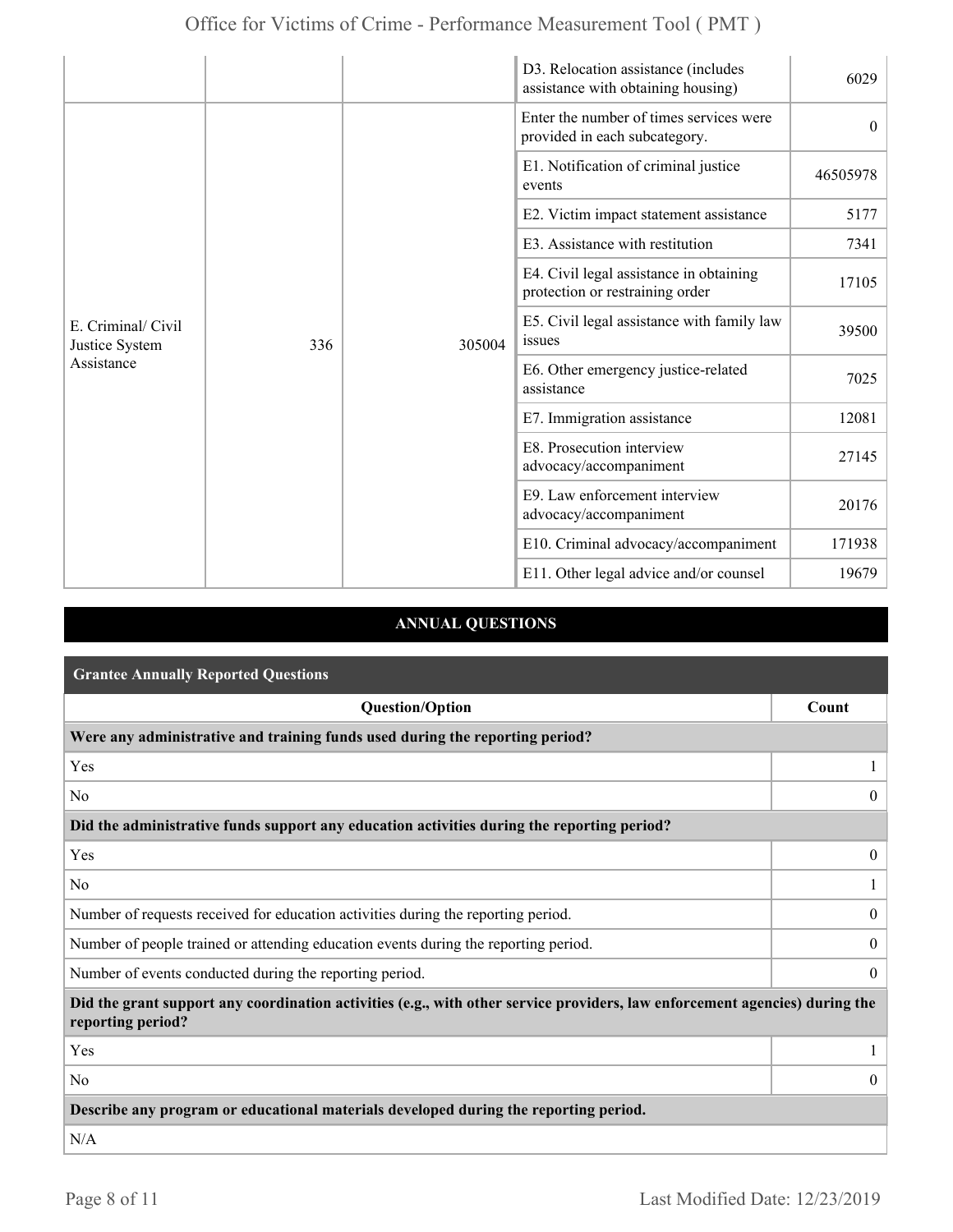#### **Describe any planning or training events held during the reporting period.**

#### N/A

#### **Describe any program policies changed during the reporting period.**

As in the previous year, OVS continued with recently adopted policy changes related to the activities that we fund with our VOCA funds. These include allowing sub-grantees to fund case manager services; to fund attorney services for programs who are in need of legal services to assist with the comprehensive, victim centered work and to partner with programs to improve and expand services for vulnerable adults at risk of abuse, neglect or financial exploitation.

#### **Describe any earned media coverage events/episodes during the reporting period.**

On October 10, 2018 Governor Cuomo announced that 61 state funded victim assistance programs will receive approximately \$16 million over 5 years to hire attorneys who will assist crime victims with civil legal matters, such as divorce, custody, immigration and financial issues. Administered by the state Office of Victim Services, the federally funded grants will allow these programs to provide free legal help to the victims they serve. On January 1, 2019 OVS funded a pilot TeleSAFE program to enable more timely care for patients at rural and underserved hospitals. Through the TeleSAFE program, emergency department (ED) providers at these hospitals will now have the ability to contact virtual ER SAFE-certified providers at any time through a secure video connection. These SAFE-certified providers will then guide ED staff through the process of the medical and forensic exams. The TeleSAFE pilot allows 46 hospitals in the Capital Region and Central New York without SAFE certification to access SAFE-certified providers 24 hours a day, seven days a week. Hospitals eligible for the program may participate and offer this service for no cost. On March 25, 2019, Governor Andrew M. Cuomo announced that the state's domestic and sexual violence hotline is now available to incarcerated individuals throughout the state prison system, providing crisis counseling, as well as access to support, additional counseling and advocacy for individuals who are victims of sexual assault or harassment. With this implementation, New York has the most comprehensive victim support program available to survivors of sexual victimization in any state prison system in the nation. The 777 direct-dial number is available every day, in English, Spanish and other languages, at all 54 facilities operated by the state Department of Corrections and Community Supervision (DOCCS). Under the federal Prison Rape Elimination Act (PREA), states are required to provide certain services for incarcerated victims of sex crimes. New York State's prison system is only the seventh in the nation to offer a statewide rape crisis hotline and the only one to partner with community-based rape crisis and sexual assault programs to ensure that individuals receive the support and services they need to help them recover. This expansion is the result of more than \$2.5 million in federal and state funding administered by the state Office of Victim Services (OVS). In April 2019, the New York State Office of Victim Services (OVS) announced a new series of trainings designed for advocates and other professionals who assist individuals and their families with obtaining services, support and financial assistance in the aftermath of a crime. The 11 videos outline assistance available from OVS and offer detailed instructions for filing claims so eligible individuals can receive help with crime-related expenses, including medical, counseling and moving bills, and funeral and burial costs, among other assistance. The OVS released the videos to nearly 230 victim assistance programs that it funds as the state joins the nation in recognizing National Crime Victims Rights Week (April 7 – 13, 2019. In June 2019 the New York State Office of Victim Services (OVS) announced that an online resource connecting crime victims with information and free legal assistance is available in Capital Region, Mid-Hudson, Mohawk Valley and North Country counties, allowing victims to learn about their rights and connect with resources or legal representation to ensure their interests are represented. Established using \$1.5 million in federal funds secured by OVS, New York Crime Victims Legal Help initially served Erie, Genesee and Niagara counties and is now available in 23 additional counties in the state. Many victims of crime have legal needs resulting from their victimization – assistance with housing or custody matters, for example – but are unsure where to turn for help. This user-friendly, online resource makes it easier for those individuals to get the assistance they need. The New York State Office of Victim Services (OVS) entered into an agreement with the New York State Office of Children and Family Services (OCFS) to provide funding for 7 mobile Child Advocacy Center (CAC) units that aim to better serve children and families who live in rural communities and counties that cover a large geographic area. The units are CACs on wheels, meeting children where they are and eliminating the need for families to travel long distances to get help and connect to resources. This \$4.45 million investment by the state will improve services for children who are victims of physical or sexual abuse. Child advocacy centers bring child protective services, law enforcement, medical providers, advocacy and therapeutic resources together when allegations of child abuse or maltreatment are made in an effort to make the investigation process less traumatic for children.

#### **Describe any coordinated responses/services for assisting crime victims during the reporting period.**

In the aftermath of last July s mass shooting that occurred in Brooklyn s Brownsville neighborhood, the NYS Office of Victim Services (OVS) worked with OVS-funded service providers to help individuals affected by the incident file claims for compensation for medical bills and other expenses and also provide direct services, such as crisis intervention and counseling. OVS sought to reach individuals who were injured during the mass shooting that occurred late Saturday, July 27, 2019, in Brooklyn s Brownsville neighborhood. One person was killed and 11 were wounded during the annual Brownsville Old Timers Day block party.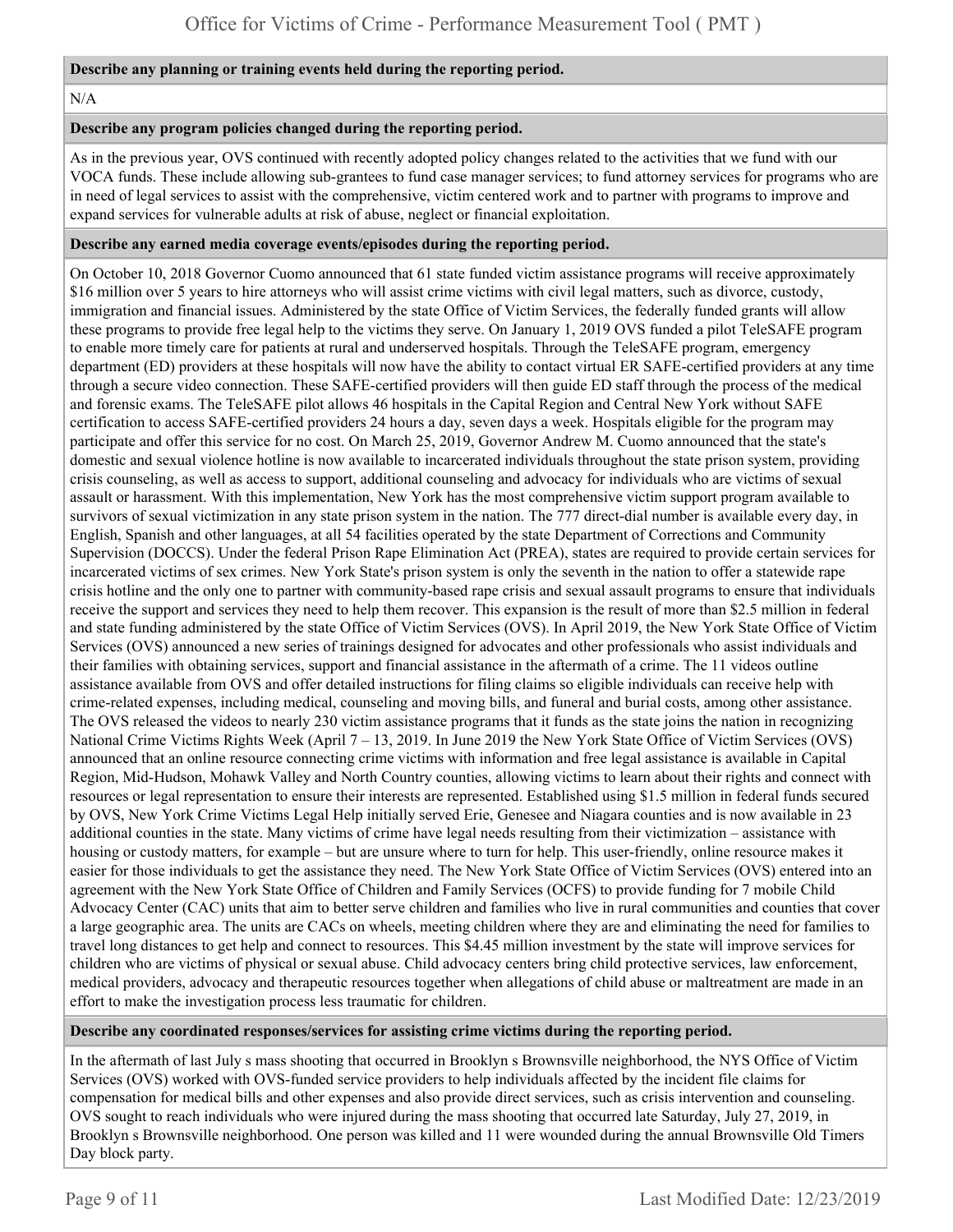#### **Please discuss the major issues in your state that either assist or prevent victims from receiving assistance during the reporting period.**

Programs continue to provide information on compensation benefits during their intake process but some have related that victims are too overwhelmed at this point to consider filing the additional paperwork required to initiate a claim, especially if they do not have any immediate out-of-pocket expenses to be considered. OVS has an on-line Victim Services Portal which allows more immediate submission of applications and removes this deterrent for certain victims, however programs do not always reintroduce the compensation option at a later time in their relationship with the victim when there may be newly incurred expenses. OVS funded Victim Assistance Programs continue to tell us that undocumented immigrants are hesitant to report crimes to police, to participate in the criminal justice process or seek crime victim services as they are fearful of being deported. OVS continues to provide training and guidance to help clarify claims opportunities when these issues are identified during site visits and program contacts. OVS continues to provide monthly victim assistance program training for any program who wants to attend and also has started to bring staff from the compensation division along on program site visits so that they can be available to answer any program questions as well.

#### **Please describe ways that your agency promoted the coordination of public and private efforts within the community to help crime victims during the reporting period.**

Programs participate in local coalitions, multidisciplinary teams, and taskforces to coordinate services for various victim populations. These meetings incorporate input and service strategies from multiple public and private entities such as local victim assistance agencies, law enforcement, and health and human service programs. They also attend regional Coalition meetings to discuss service approaches with their local contemporaries, receive direct service training, and development. A concerted outreach effort to ensure that those most in need of our services was made so that victims are aware that services are available to them. In addition, OVS also holds our own Advisory Council meetings with our VAPs where issues and concerns are discussed together to work towards solutions to help victims. OVS has also partnered with several other state agencies to provide funding for direct services to victims of crime.

#### **Please describe any notable activities at the grantee level during the reporting period that improved delivery of victim services.**

OVS released a competitive grant procurement that resulted in OVS providing funding to 228 victim assistance programs starting October 1, 2019. Previous contracts had terms that ended on 9/30/19 and OVS worked hard to ensure that via this competitive procurement that victim assistance programs had new contracts in place so that victim services would continue to be provided statewide. Through this procurement more than \$281 million in funding was provided to fund three-year contracts that run from October 1, 2019 through September 30, 2022.

#### **Please discuss each priority (i.e., child abuse, domestic assault, sexual assault, and underserved) in which VOCA funds have been used to assist crime victims during the reporting period**

Human trafficking (HT) victims continue to experience a lack of adequate shelter after reporting the crime. Victims of HT cannot find shelter which supports their language and cultural needs which can lead to victims returning to their traffickers. OVS has provided funding to programs to increase their capacity to provide services to HT victims and continues to explore ways to address this issue in New York State. Transportation is an issue in many upstate, rural communities, several regions of the state do not have child advocacy centers where VOCA funded projects provide services to child victims and often need to coordinate transportation to CACs for medical or forensic examinations. OVS has worked with several CACs to open satellite offices in communities that do not have access to these services. Additionally, OVS has partnered with the NYS Office of Children and Family Services to fund a project for mobile CAC units, these units will be able to travel to different rural locations where victims have difficulty getting services. Sexual assault is a high priority issue in New York. To ensure that services are available to all sexual assault victims, The Governor s Office has initiated several projects in addition to the VOCA funded sexual assault projects. Campus sexual assault is being addressed by all state agencies that fund rape crisis programs and OVS has partnered with the State University of New York on a project that will provide victims of sexual assault with comfort bags containing items that can be of use in the situation that they have been through. Domestic and interpersonal violence remains a significant issue in New York. Victims of domestic violence receive shelter and support services by VOCA funded projects. Victims often remain in the system for an extended period of time because they have limited resources to move forward. Many victims are under employed or unemployed, have no housing options after shelter, need child care and transportation. There are few transitional housing projects to assist victims in making the transition from victim to survivor and OVS is working to increase the number of these projects.

**Please briefly describe efforts taken to serve Victims of Federal crime during the reporting period.**